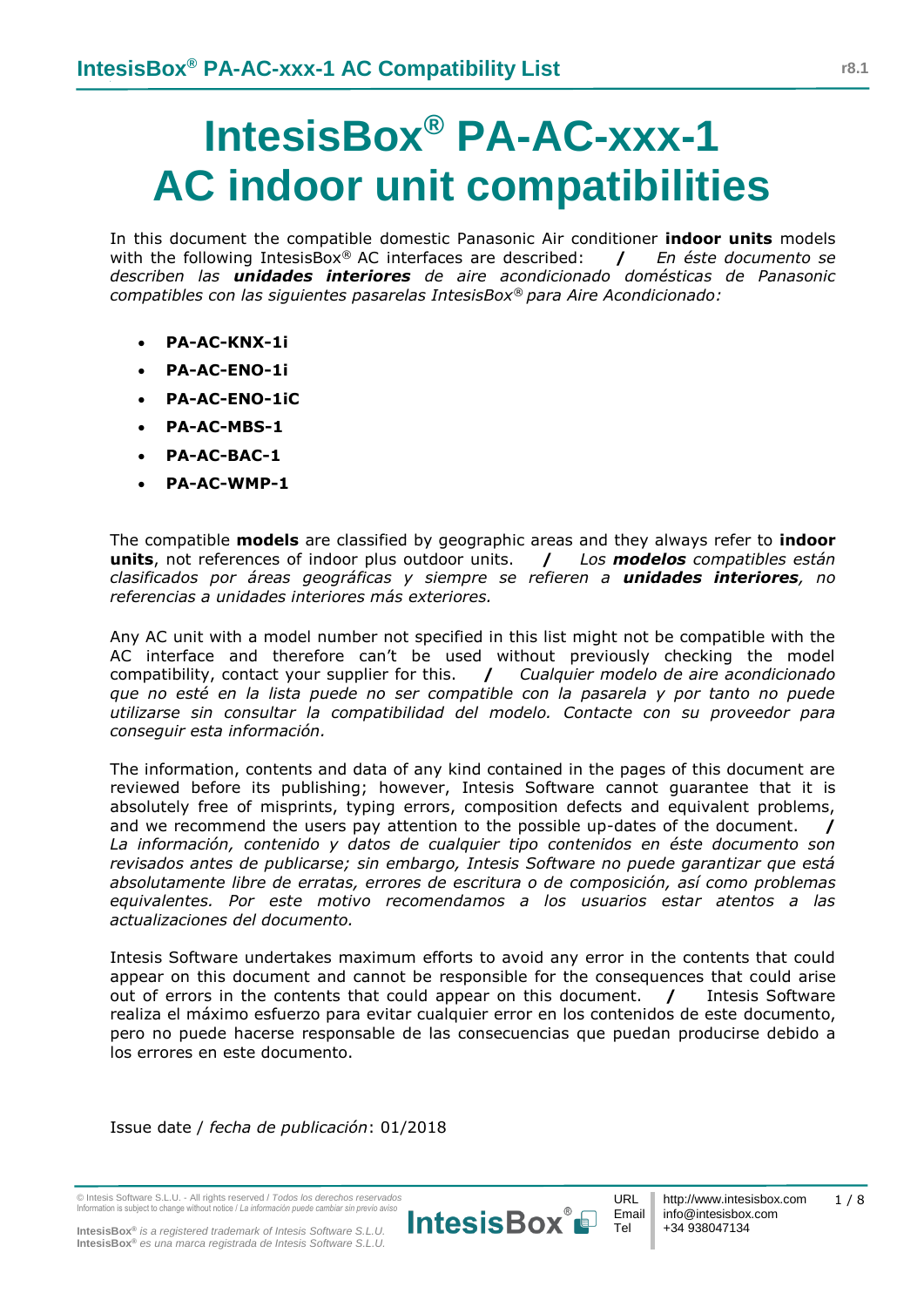## *1. European Compatible AC indoor units / Unidades de Aire Acondicionado europeas compatibles:*

| AC indoor unit model / Modelo de unidad interior                                                                     |                         |                         |                           |                    |                    |
|----------------------------------------------------------------------------------------------------------------------|-------------------------|-------------------------|---------------------------|--------------------|--------------------|
| <b>From 2011</b><br><b>From 2012</b><br><b>From 2013</b><br><b>From 2014</b><br><b>From 2016</b><br><b>From 2015</b> |                         |                         |                           |                    |                    |
| <b>Etherea MKE</b>                                                                                                   | <b>Etherea NKE</b>      | <b>Etherea PKE</b>      | <b>Etherea QKE</b>        | <b>Etherea RKE</b> | <b>Etherea SKE</b> |
|                                                                                                                      |                         |                         |                           | CS-AZ9RKE          |                    |
|                                                                                                                      |                         | CS-CE9PKE               |                           |                    |                    |
|                                                                                                                      |                         | CS-CE12PKE              |                           |                    |                    |
|                                                                                                                      |                         |                         |                           |                    | CS-CZ9SKE          |
|                                                                                                                      |                         |                         |                           |                    | CS-CZ12SKE         |
| CS-E7MKE                                                                                                             | CS-E7NKE<br>CS-E7NKEW   | CS-E7PKE                | CS-E7QKE<br>CS-E7QKEW     |                    | CS-E7SKEW          |
| CS-E9MKE                                                                                                             | CS-E9NKE<br>CS-E9NKEW   | CS-E9PKE<br>CS-E9PKEA   | CS-E9QKE<br>CS-E9QKEW     |                    | CS-E9SKEW          |
| CS-E12MKE                                                                                                            | CS-E12NKE<br>CS-E12NKEW | CS-E12PKE<br>CS-E12PKEA | CS-E12QKE<br>CS-E12QKEW   |                    | CS-E12SKEW         |
| CS-E15MKE                                                                                                            | CS-E15NKE<br>CS-E15NKEW | CS-E15PKE<br>CS-E15PKEA | CS-E15QKE<br>CS-E15QKEW   |                    | CS-E15SKEW         |
| CS-E18MKE                                                                                                            | CS-E18NKE<br>CS-E18NKEW | CS-E18PKE<br>CS-E18PKEA | CS-E18QKE<br>CS-E18QKEW   |                    | CS-E18SKEW         |
| CS-E21MKE                                                                                                            | CS-E21NKE<br>CS-E21NKEW | CS-E21PKE               | CS-E21QKE<br>CS-E21QKEW   |                    |                    |
| CS-E24MKE                                                                                                            |                         | CS-E24PKE               | CS-E24QKE<br>CS-E24QKEW   |                    |                    |
| CS-E28MKE                                                                                                            |                         | CS-E28PKE               | CS-E28QKE<br>CS-E28QKES   |                    |                    |
|                                                                                                                      |                         | CS-ME5PKE               |                           |                    | CS-MZ5SKE          |
| CS-NE9MKE                                                                                                            | <b>CS-NE9NKE</b>        | CS-NE9PKE               | CS-NE9QKE                 |                    | CS-NZ9SKE          |
| CS-NE12MKE                                                                                                           | CS-NE12NKE              | CS-NE12PKE              | CS-NE12QKE                |                    | CS-NZ12SKE         |
|                                                                                                                      |                         |                         | CS-NE18QKE                |                    | CS-NZ18SKE         |
|                                                                                                                      | CS-QE9NKE               | CS-QE9PKE               |                           | CS-VZ9SKE          | CS-QZ9SKE          |
|                                                                                                                      | CS-QE12NKE              |                         |                           | CS-VZ12SKE         |                    |
| CS-XE7MKE                                                                                                            | CS-XE7NKE               | CS-XE7PKE               | CS-XE7QKE<br>CS-XE7QKEW   |                    | CS-XE7SKEW         |
| CS-XE9MKE                                                                                                            | CS-XE9NKE               | CS-XE9PKE               | CS-XE9QKE<br>CS-XE9QKEW   |                    | CS-XE9SKEW         |
| CS-XE12MKE                                                                                                           | CS-XE12NKE              | CS-XE12PKE              | CS-XE12QKE<br>CS-XE12QKEW |                    | CS-XE12SKEW        |
| CS-XE15MKE                                                                                                           | CS-XE15NKE              | CS-XE15PKE              |                           |                    |                    |
| CS-XE18MKE                                                                                                           | CS-XE18NKE              | CS-XE18PKE              | CS-XE18QKE<br>CS-XE18QKEW |                    | CS-XE18SKEW        |
| CS-XE21MKE                                                                                                           | CS-XE21NKE              | CS-XE21PKE              |                           |                    |                    |
|                                                                                                                      |                         |                         | CS-XE28QKEW               |                    |                    |
|                                                                                                                      |                         |                         |                           |                    | CS-XZ7SKEW         |
|                                                                                                                      | CS-WE9NKE               |                         |                           |                    | CS-XZ9SKEW         |
|                                                                                                                      | CS-WE12NKE              |                         |                           |                    | CS-XZ12SKEW        |

© Intesis Software S.L.U. - All rights reserved / *Todos los derechos reservados* Information is subject to change without notice / *La información puede cambiar sin previo aviso*



Tel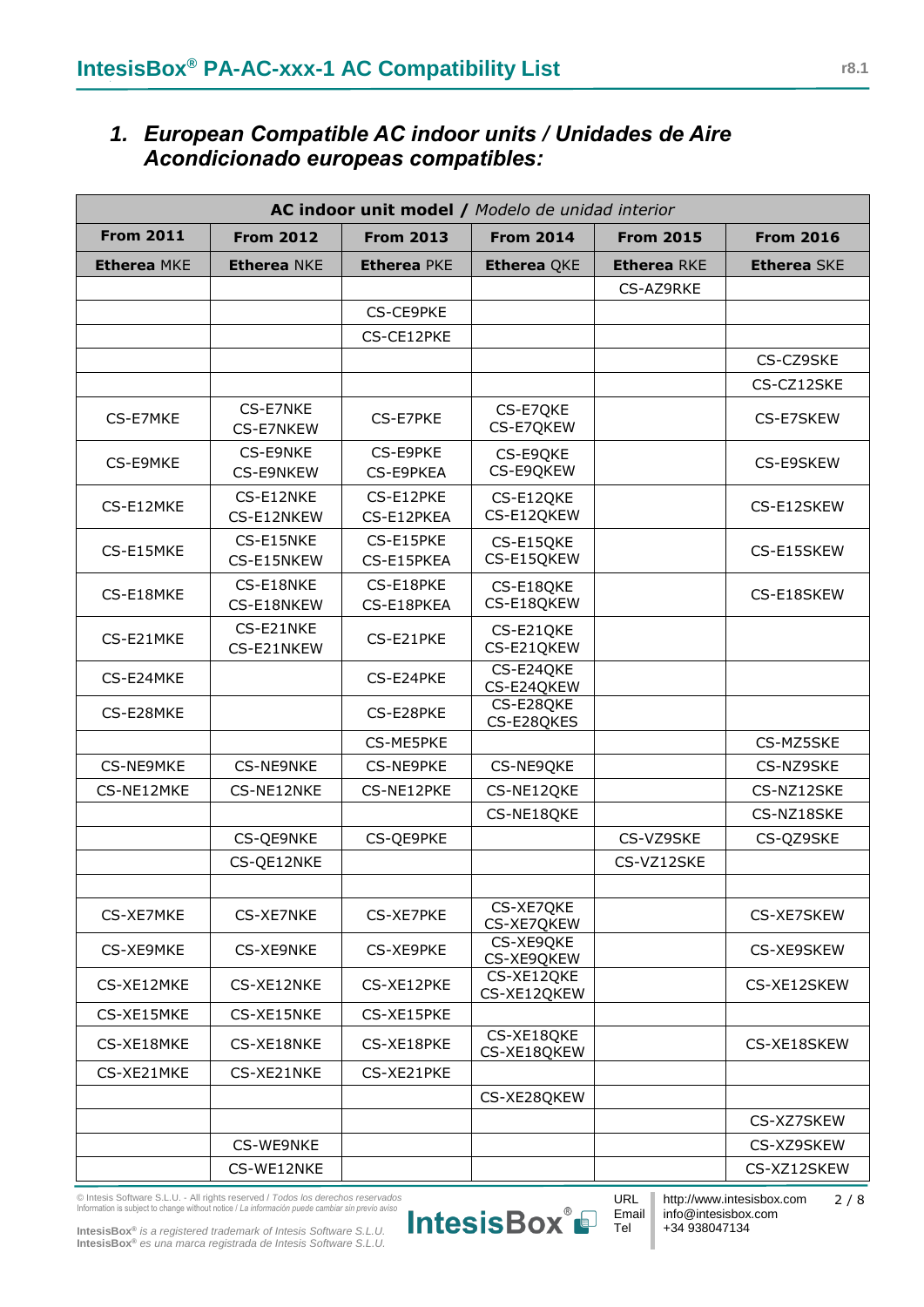|                     |              |              | CS-XZ18SKEW                |
|---------------------|--------------|--------------|----------------------------|
|                     |              |              | CS-Z7SKEW                  |
|                     |              |              | CS-Z7SKEW-M                |
|                     |              |              | CS-Z9SKEW                  |
|                     |              |              | CS-Z9SKEW-M                |
|                     |              |              | CS-Z12SKEW                 |
|                     |              |              | CS-Z12SKEW-M               |
|                     |              |              | CS-Z15SKEW                 |
|                     |              |              | CS-Z15SKEW-M               |
|                     |              |              | CS-Z18SKEW<br>CS-Z18SKEW-M |
|                     |              |              |                            |
| <b>Flagship NKE</b> | Flagship PKE | Flagship     | ETH From 2017              |
| CS-AE9NKE           | CS-AE9PKE    | CS-HZ9RKE    | CS-E7SKEW-M                |
| CS-AE12NKE          | CS-AE12PKE   | CS-HZ9RKE-4  | CS-E9SKEW-M                |
|                     |              | CS-HZ12RKE   |                            |
|                     |              | CS-HZ12RKE-4 | CS-E12SKEW-M               |
|                     |              |              | CS-15SKEW-M                |
|                     |              |              | CS-E18SKEW-M               |
| <b>HE</b>           | <b>HE</b>    |              | CS-XZ20TKEW                |
| CS-HE9NKE           | CS-HE9PKE    |              | CS-XZ25TKEW                |
| CS-HE12NKE          | CS-HE12PKE   |              | CS-XZ35TKEW                |
|                     |              |              | CS-XZ50TKEW                |
|                     |              |              | CS-Z20TKEW                 |
| <b>VE</b>           | <b>NE</b>    |              | CS-Z25TKEW                 |
| CS-VE9NKE           | CS-NE9PKE-1  |              | CS-Z35TKEW                 |
| CS-VE12NKE          |              |              | CS-Z42TKEW                 |
|                     |              |              | CS-Z50TKEW                 |
|                     |              |              | CS-Z71TKEW                 |

| AC indoor unit model / Modelo de unidad interior |             |                 |            |                             |                      |
|--------------------------------------------------|-------------|-----------------|------------|-----------------------------|----------------------|
| <b>Type Standard</b>                             |             |                 |            |                             |                      |
| <b>BE</b>                                        | <b>DE</b>   | KE / LZ         | <b>PZ</b>  | UZ                          | <b>Cassette</b>      |
| CS-BE25TKE                                       | CS-DE25TKE  | CS-KE25TKE      | CS-PZ25TKE | CS-UZ9SKE                   | CS-E9PB4EA           |
| CS-BE35TKE                                       | CS-DE35TKE  | CS-KE35TKE      | CS-PZ35TKE | CS-UZ12SKE                  | CS-E12PB4EA          |
| CS-BE50TKE                                       | CS-DE50TKE  | CS-KE50TKE      | CS-PZ50TKE | CS-UZ18SKE                  |                      |
|                                                  |             | CS-LZ25TKE      |            | CS-UZ60TKE                  |                      |
|                                                  |             | CS-LZ35TKE      |            |                             |                      |
| <b>Type Compact style</b>                        |             |                 |            |                             | <b>Type Standard</b> |
| <b>TE</b>                                        | <b>TZ</b>   | <b>Multi TZ</b> | <b>MTZ</b> | <b>Duct</b>                 | <b>Cassette</b>      |
| CS-TE20TKEW                                      | CS-TZ20TKEW | CS-TZ9SKEW      | CS-MTZ5SKE | CS-E9PD3EA                  | CS-E9RB4EAW          |
| CS-TE25TKEW                                      | CS-TZ25TKEW | CS-TZ12SKEW     | CS-MTZ7SKE | CS-E12PD3EA<br>CS-E12PD3EAW | CS-E12RB4EAW         |
| CS-TE35TKEW                                      | CS-TZ35TKEW | CS-TZ15SKEW     |            | CS-E12QD3EAW                | CS-E18RB4EAW         |
| CS-TE42TKEW                                      | CS-TZ42TKEW | CS-TZ18SKEW     |            |                             | CS-E21RB4EAW         |
| CS-TE50TKEW                                      | CS-TZ50TKEW | CS-TZ24SKEW     |            |                             |                      |
| CS-TE60TKEW                                      | CS-TZ60TKEW | CS-TZ25SKEW     |            |                             |                      |
|                                                  | CS-TZ71TKEW |                 |            |                             |                      |

© Intesis Software S.L.U. - All rights reserved / *Todos los derechos reservados* Information is subject to change without notice / *La información puede cambiar sin previo aviso*



**IntesisBox®** *is a registered trademark of Intesis Software S.L.U.* **IntesisBox®** *es una marca registrada de Intesis Software S.L.U.*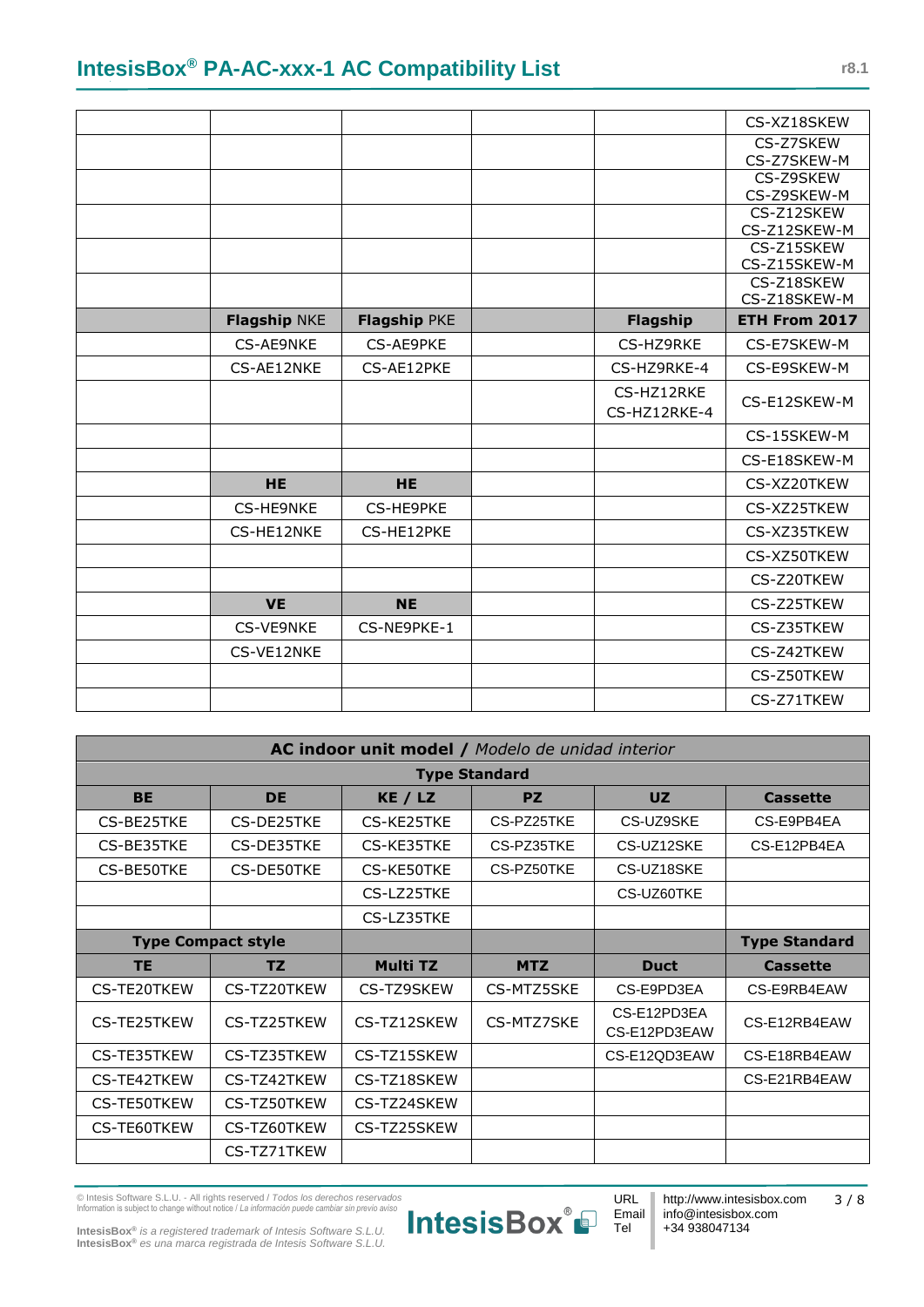- The models are referred to **indoor units**, not references of indoor plus outdoor units. **/** *Los modelos se refieren a unidades interiores, no referencias a unidades interiores más exteriores.*
- Any AC unit with a model number not specified in this list might not be compatible with the AC interface and therefore can't be used without previously checking the model compatibility, contact your supplier for this. **/** *Cualquier modelo de aire acondicionado que no esté en la lista puede no ser compatible con la pasarela y por tanto no puede utilizarse sin consultar la compatibilidad del modelo. Contacte con su proveedor para conseguir esta información*

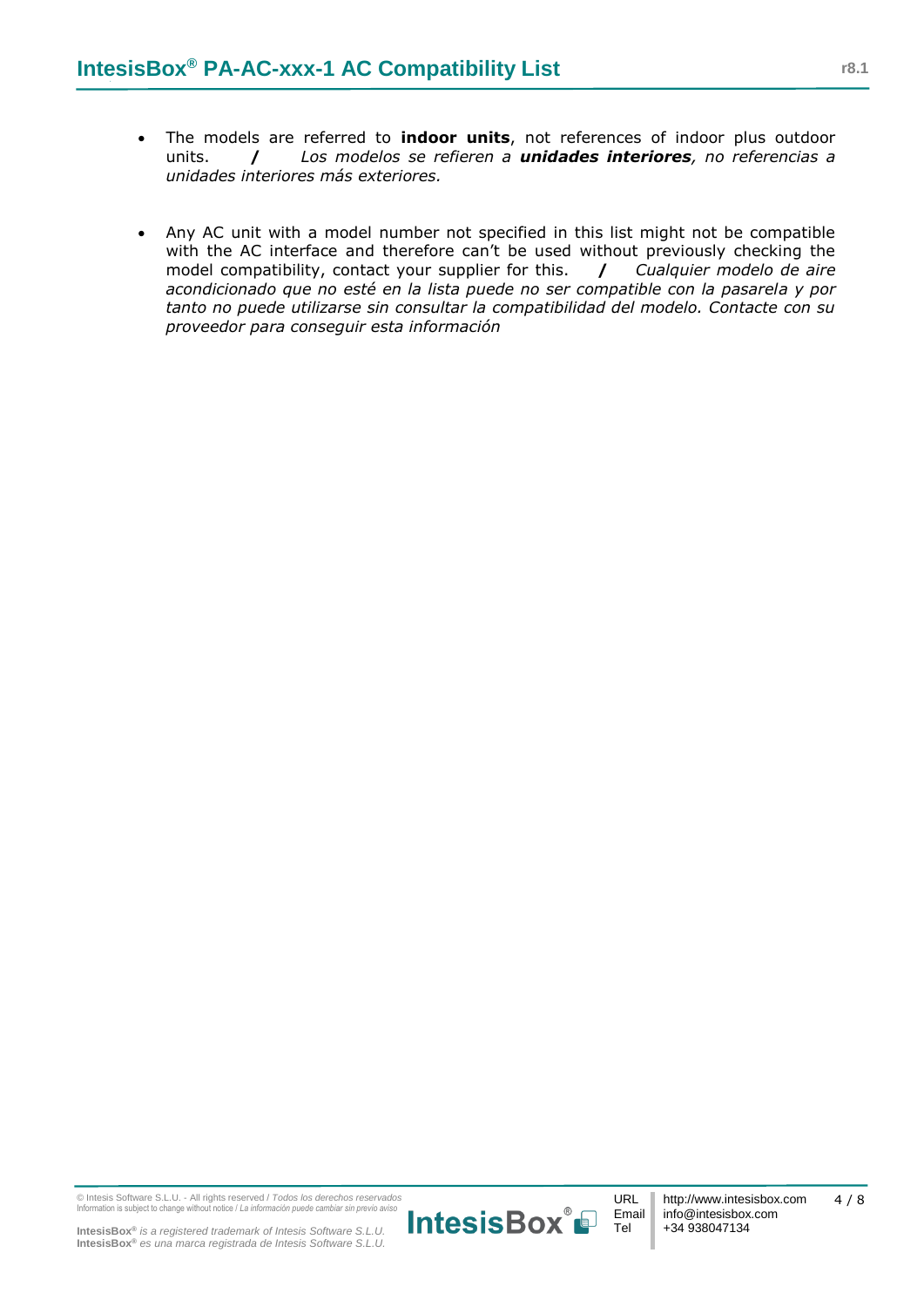| AC indoor unit model / Modelo de unidad interior |                   |                   |  |  |
|--------------------------------------------------|-------------------|-------------------|--|--|
| <b>CS-E9NKUAW</b>                                | <b>CS-E9RKUAW</b> | <b>CS-S9NKUA</b>  |  |  |
| CS-E12NKUAW                                      | CS-E12RKUAW       | CS-S12NKUA        |  |  |
| CS-E18NKUA                                       | CS-E18RKUAW       | CS-S18NKUA        |  |  |
| CS-E24NKUA                                       | CS-E24RKUAW       | CS-S24NKUA        |  |  |
|                                                  |                   |                   |  |  |
|                                                  | CS-E9SD3UAW       | CS-XE9PKUA        |  |  |
|                                                  | CS-E12SD3UAW      | CS-XE12PKUA       |  |  |
|                                                  | CS-E18SD3UAW      |                   |  |  |
|                                                  |                   |                   |  |  |
|                                                  | <b>CS-ME7RKUA</b> | <b>CS-XE9SKUA</b> |  |  |
|                                                  | CS-ME7QKUA        | CS-XE12SKUA       |  |  |
|                                                  |                   | CS-XE15SKUA       |  |  |
|                                                  |                   |                   |  |  |

## *2. North America Compatible AC indoor units/ Unidades de Aire Acondicionado de Norte América compatibles*

- The models are referred to **indoor units**, not references of indoor plus outdoor units. **/** *Los modelos se refieren a unidades interiores, no referencias a unidades interiores más exteriores.*
- Any AC unit with a model number not specified in this list might not be compatible with the AC interface and therefore can't be used without previously checking the model compatibility, contact your supplier for this. / *Cualquier modelo de aire acondicionado que no esté en la lista puede no ser compatible con la pasarela y por tanto no puede utilizarse sin consultar la compatibilidad del modelo. Contacte con su proveedor para conseguir esta información.*

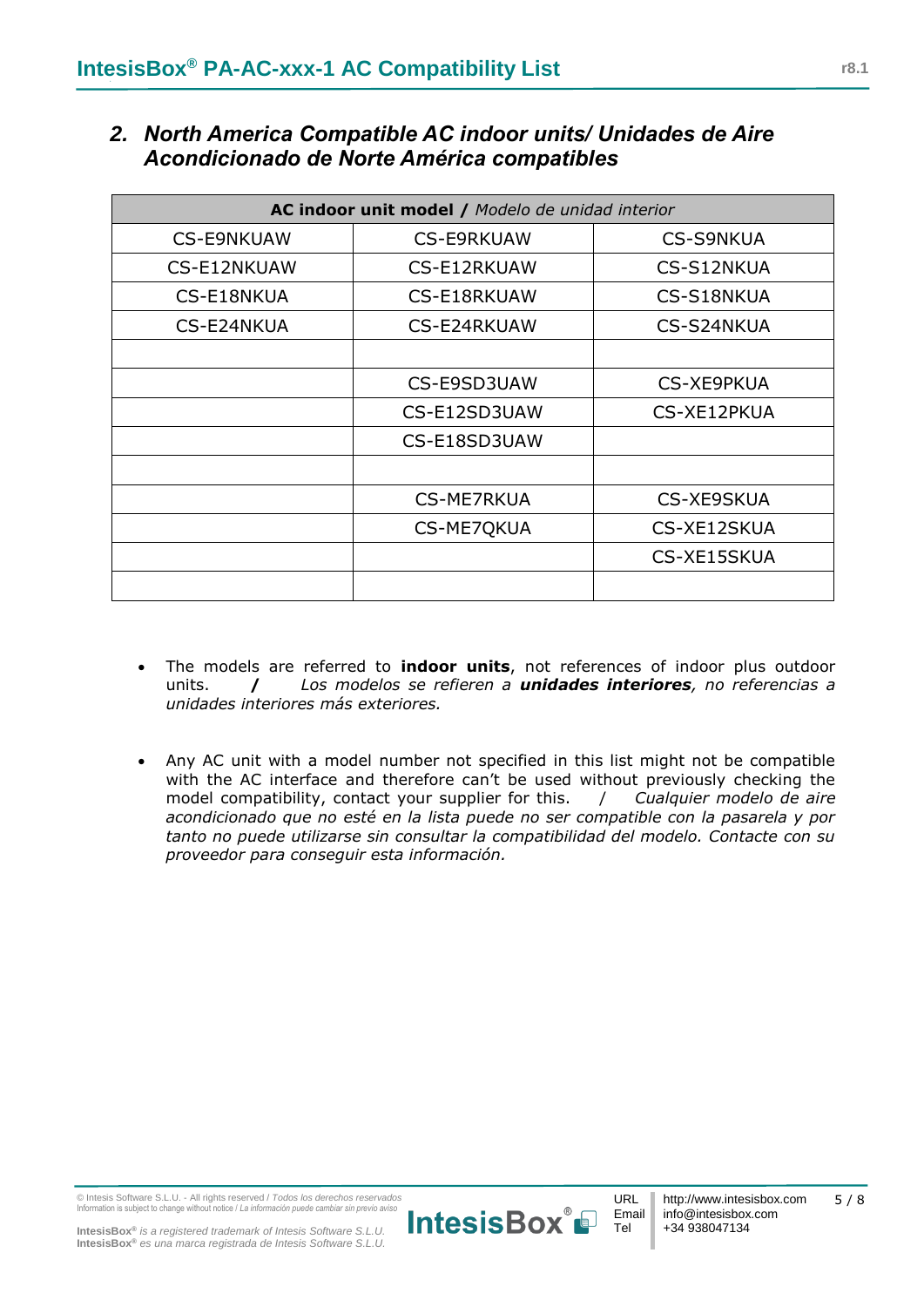| 3. Latin America Compatible AC indoor units/ Unidades de Aire |
|---------------------------------------------------------------|
| Acondicionado de América Latina compatibles                   |

| AC indoor unit model / Modelo de unidad interior |                 |  |  |
|--------------------------------------------------|-----------------|--|--|
| <b>CS-S9PKV</b>                                  | <b>CS-S9RKV</b> |  |  |
| CS-S12PKV                                        | CS-S12RKV       |  |  |
| CS-S18PKV                                        | CS-S18RKV       |  |  |
| CS-S24PKV                                        | CS-S24RKV       |  |  |
| CS-S28PKV                                        | CS-S28RKV       |  |  |

- The models are referred to **indoor units**, not references of indoor plus outdoor units. **/** *Los modelos se refieren a unidades interiores, no referencias a unidades interiores más exteriores.*
- Any AC unit with a model number not specified in this list might not be compatible with the AC interface and therefore can't be used without previously checking the model compatibility, contact your supplier for this. / *Cualquier modelo de aire acondicionado que no esté en la lista puede no ser compatible con la pasarela y por tanto no puede utilizarse sin consultar la compatibilidad del modelo. Contacte con su proveedor para conseguir esta información.*

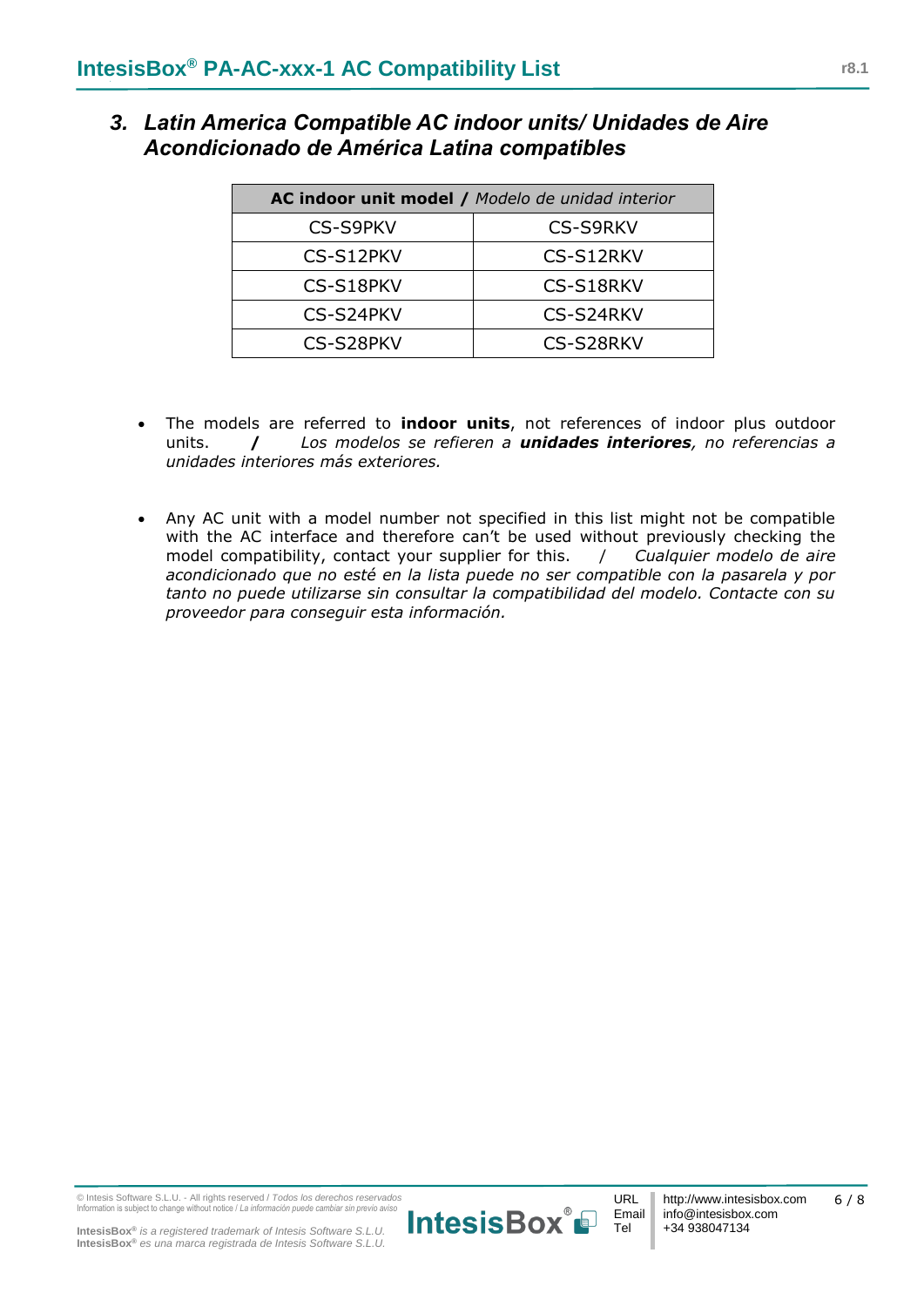| AC indoor unit model / Modelo de unidad interior |            |            |                  |  |  |
|--------------------------------------------------|------------|------------|------------------|--|--|
| <b>CS-VE9NKE</b>                                 | CS-HE9PKD  | CS-HE7QKD  | <b>CS-E7RKDW</b> |  |  |
| CS-VE12NKE                                       | CS-HE12PKD | CS-HE9QKD  | <b>CS-E9RKDW</b> |  |  |
| CS-E7NKD                                         | CS-E7PKDW  | CS-HE12QKD | CS-E12RKDW       |  |  |
| <b>CS-E7NKDW</b>                                 | CS-E9PKDW  | CS-HE18QKD | CS-E15RKDW       |  |  |
| <b>CS-E9NKDW</b>                                 | CS-E12PKDW |            | CS-E18RKDW       |  |  |
| CS-E12NKDW                                       | CS-E15PKDW |            | CS-E24RKDW       |  |  |
| CS-E15NKDW                                       | CS-E18PKDW |            | CS-E28RKDW       |  |  |
| CS-E24PKDW<br>CS-E18NKDW                         |            |            |                  |  |  |

*4. Russia Compatible AC indoor units/ Unidades de Aire Acondicionado de Rusia compatibles*

- The models are referred to **indoor units**, not references of indoor plus outdoor units. **/** *Los modelos se refieren a unidades interiores, no referencias a unidades interiores más exteriores.*
- Any AC unit with a model number not specified in this list might not be compatible with the AC interface and therefore can't be used without previously checking the model compatibility, contact your supplier for this. / *Cualquier modelo de aire acondicionado que no esté en la lista puede no ser compatible con la pasarela y por tanto no puede utilizarse sin consultar la compatibilidad del modelo. Contacte con su proveedor para conseguir esta información.*

**IntesisBox®** *is a registered trademark of Intesis Software S.L.U.* **IntesisBox®** *es una marca registrada de Intesis Software S.L.U.*